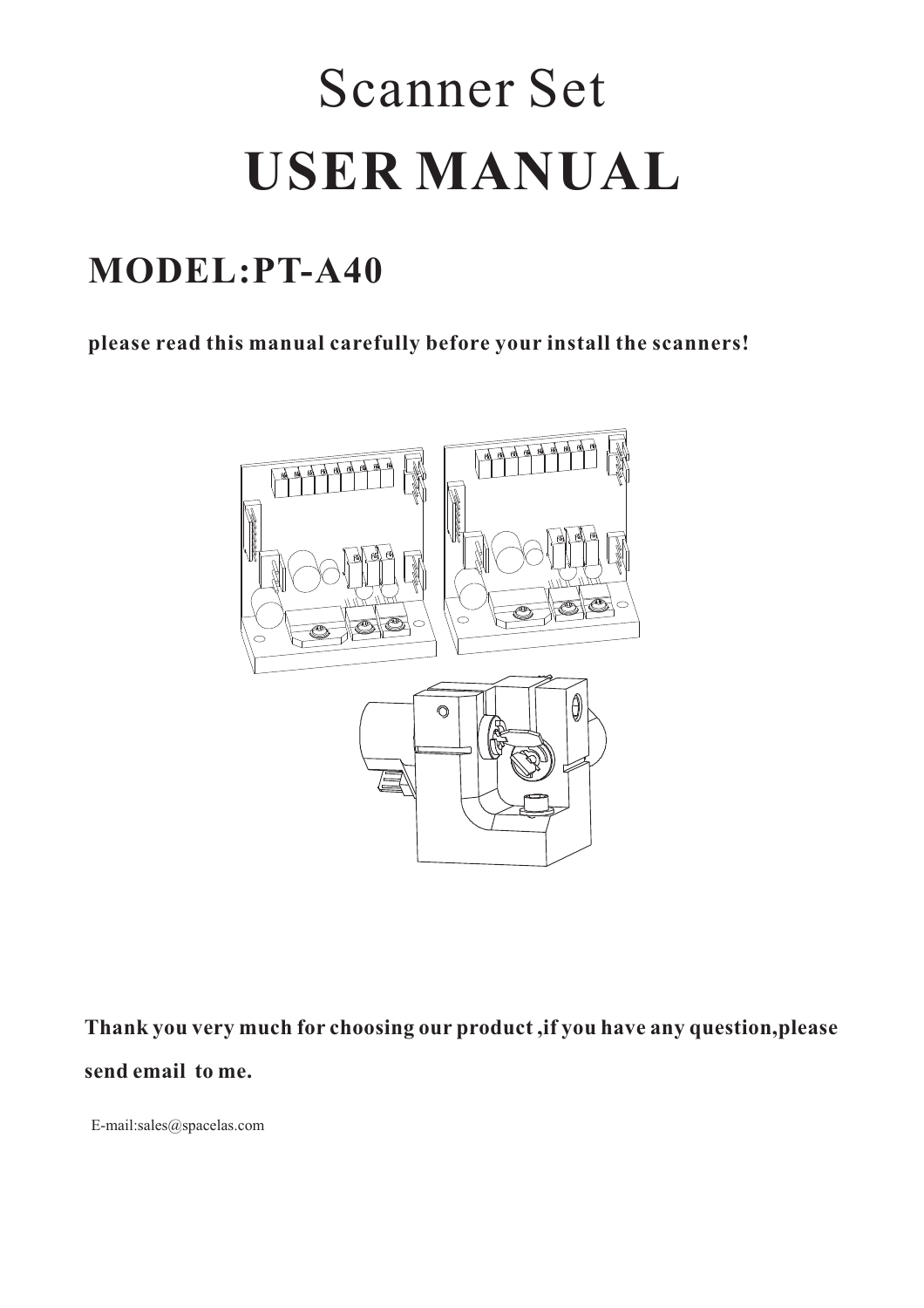#### **Checking Parts**

Please make sure the following parts are included:

 $2 \times$ Scanners  $2 \times$ Driver board  $1 \times$ Scanner mount  $1 \times$  power supply(PSU)  $2 \times$  Cables driver to scanner  $2 \times$ Cables driver to PSU  $1 \times$ User manual ¡Á¡Á¡Á¡Á¡Á¡Á

#### **Introduction**

The 40K is a fast and versatile galvo scan system, based on moving magnet galvanometers, with a small and rugged dual channel closed loop diver . The system runs at pretty low voltage, and can be implemented in almost any existing or new application. With it's driving speed of up to 60k with the ILDA test pattern, displayed at an angle of 4-5 $^{\circ}$ .

maximum speed at small scan angle, but set to a usable full angle of 60° at 30Kpps. (30K ILDA **Standard Test Pattern)** The standard delivery package contains driver , power supply and input cable .The driver is presetted to the included galvos, but has to be retuned slightly before first use. This can be done by using the three adjustment trimmers on the driecard. Please note, that the galvos are not set for

#### **The cable**

High speed galvanometers demand for special cables, which are shielded an separated between motor and position detector. Cable lengths up to 100cm are allowed. We recommend a cable length of maximum 50cm.

#### **Power source**

Power source is not very critical and has minor influence on speed and quality of the complete scanner system .Even if a standard transformer with a bridge and caps will do, We recommends a stabilized or switched power supply. The driver board is able to run between +/- 24VDC to +/-28VDC, at 1A each. Recommended power supply is the PSU with 2x24VDC.

If you use transformer and bridge, then make sure to have minimum 10,000 uF caps per voltage, better 40,000 uF, parallel with a 100uF for fast peaks. Do not use extra capacitors at switching power supplies.

#### *Polaritiy of connecting power to the driver is important. No warranty if connected incorrect.*

#### **The measuring procedure**

The 40K was measured with Mamba Black with USB-Box, running at the desired output speed, using the standard ILDA test pattern. Laboratory power supply at +/-24VDC, room temperature. Windows PC with Mamba Black , 12/30k ILDA testframe. It was also tested afterwards with pangolin LD2000, running the same test pattern. 6x12x1.0mm mirror was used during measuring period. Tests showed a slight decrease of performance at about 5% by using a larger 7x12x1.0mm mirror. The galvos where fixed in the standard mounts on an aluminum baseplate, no forced cooling.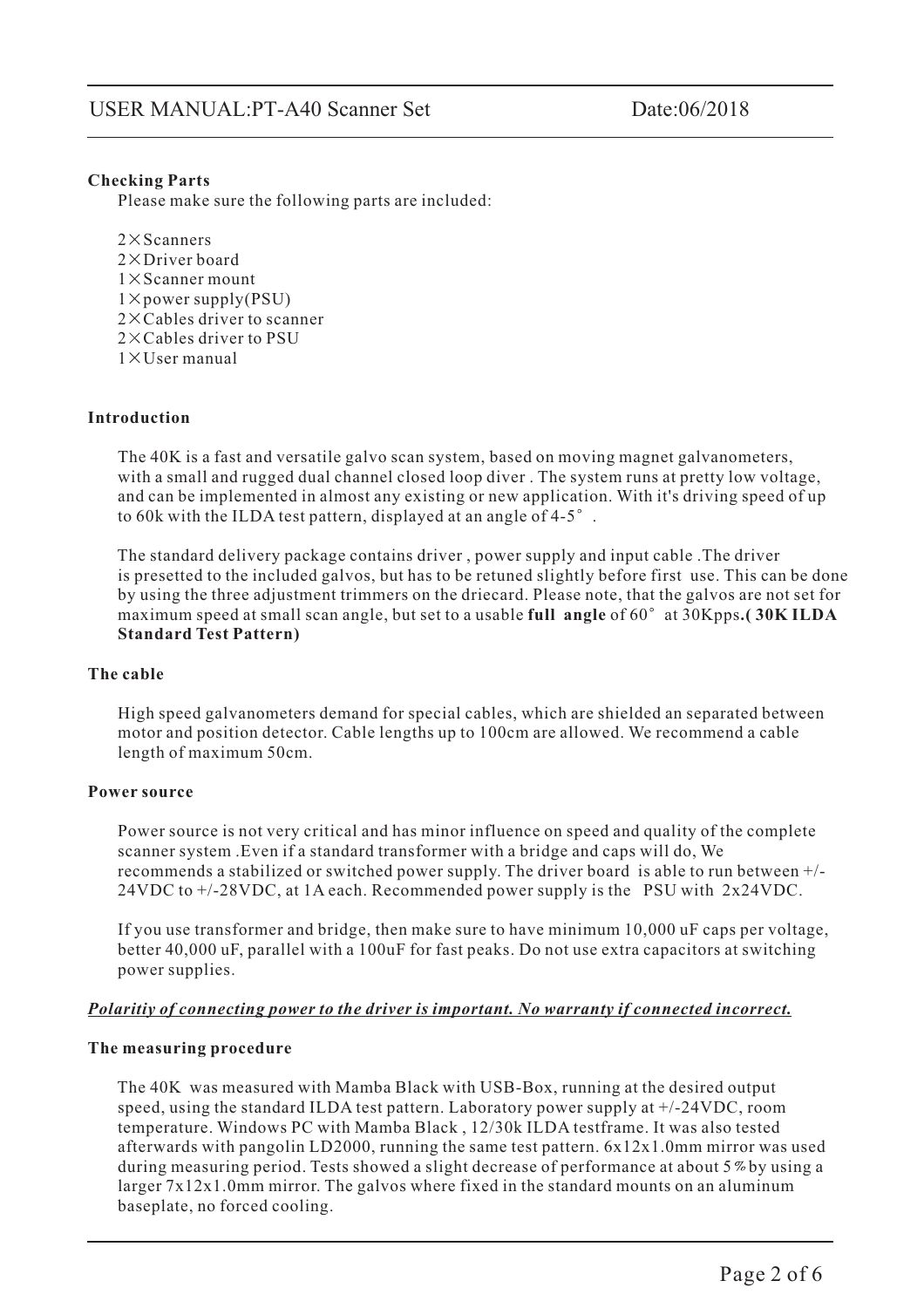#### **The ILDA standard**



Driver is set too fast or output speed of computer is too slow . The inner circle is larger than the green square .



Driver and output speed matches together .



Driver is too slow or output speed of computer is too high . Readjust driver or slow down computer .

| Deflection angle                  | <b>Operating voltage</b> | <b>Speed</b>  |
|-----------------------------------|--------------------------|---------------|
| 30° optical deflection            | $+/-24V$                 | $>25.000$ pps |
| 15° optical deflection            | $+/-24V$                 | $>30.000$ pps |
| optical deflection<br>$8^{\circ}$ | $+/-24V$                 | $>40.000$ pps |
| optical deflection<br>$6^\circ$   | $+/-24V$                 | $>50.000$ pps |
| optical deflection                | $+/-24V$                 | $>60.000$ pps |

#### **12K ILDA Standard Test Pattern**

#### **Adjustments**

Standard configuration shows 7 adjustment pots , 4 of them are necessary for the user . 3 of them should not be changed in setting . These are necessary for linearity and other galvo specific settings .

#### **Basic adjustments**

The driver board comes already pre adjusted for  $30^{\circ}$  projection angle and needs to be set up for the galvo only in small areas. Every galvo is different, so 3 of them adjustments are needed. For this, the ILDA test pattern is used ,also a setup of the galvos in XY with a laser . If you need to ture the driver faster to smaller angles, follow the procedure below . Also if the driver is totally deadjusted , this will be the procedure to retune it :

- Size, Servo-Gain, Damping und HF-Damping are adjusted counter clockwise to their left zero position. Now turn LFD 5 full rounds clockwise to right.
- Connect computer with ILDA test pattern, run it at approx. 20kpps.
- Power on the amplifiers.
- Slowly open the servo gain (clockwise). The mirror of the galvo should move now to its middle position. If yes, turn two rounds clockwise.
- Slowly open the size until you see the galvo moving.
- Increase servo gain until you see overshoots. Correct it with LFD.
- Decrease undershoots by opening the HFD pot slightliy clockwise. Remove gain/LFD procedure and correct with HFD, until you the picture looks satisfying. Carefully fine tune the driver. The better your fine tuning is, the faster is the scanspeed. ¡¤¡¤¡¤¡¤¡¤¡¤¡¤¡¤
- Increase speed of test patterns and readjust for optimized picture.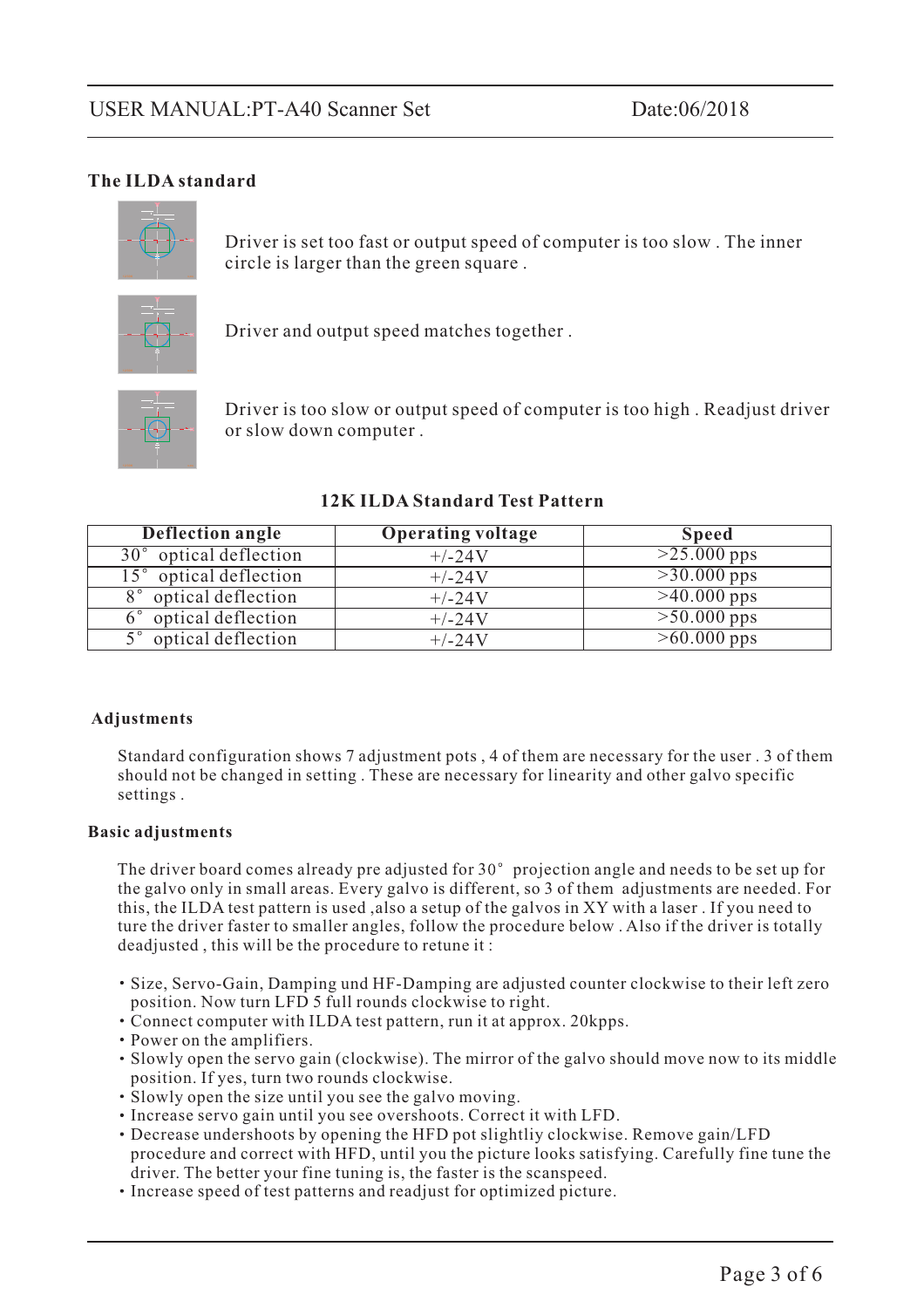#### **In / Outputs**

On each pin connector, all necessary in and outputs are available. Here is the power supply connected, We recommend a ground free operation berween computer and drivers.

#### **Important hints**

- Do not remove the driver board from its mounting bracket. This additional metal plate is needed for groundand inereases stability of the driver. The bracket is isolated from ground.
- Do not use cheap and unshielded cable. We recommend to use the phenixtechnology only with phenixtechnology cables.These cables are tested and designed for this driver. We do not offer any warranty, if other cables are used. ¡¤¡¤¡¤¡¤¡¤
- If the galvos gets very hot (above  $45^{\circ}$ C/115° F), switch off the system and check for errors of problems.Use approbriate heatsink for the galvos. Do NOT run them without heatsink!!
- If the fuses blow continously, do not replace them with a higher valus. Check for possible errors.
- The maximum current per phase should be in average below 700mA. If it is higher, there can be a problem,which can result in overheating the galvos.

#### **Connecting the dual channel driver**

Each channel of the driver must be connected to the power supply and to the signal source. Both 4pin connectors show equal pinning. Connect both channels +24VDC to the positive 24VDC coming from the power supply, also the -24VDC to the negative source from the power supply. Use only one ground pin of each connector to connect to the GND of power supply.

#### **PIN Layout Switch Power Supply**

Input 85-260 VAC, Imax 1.5A

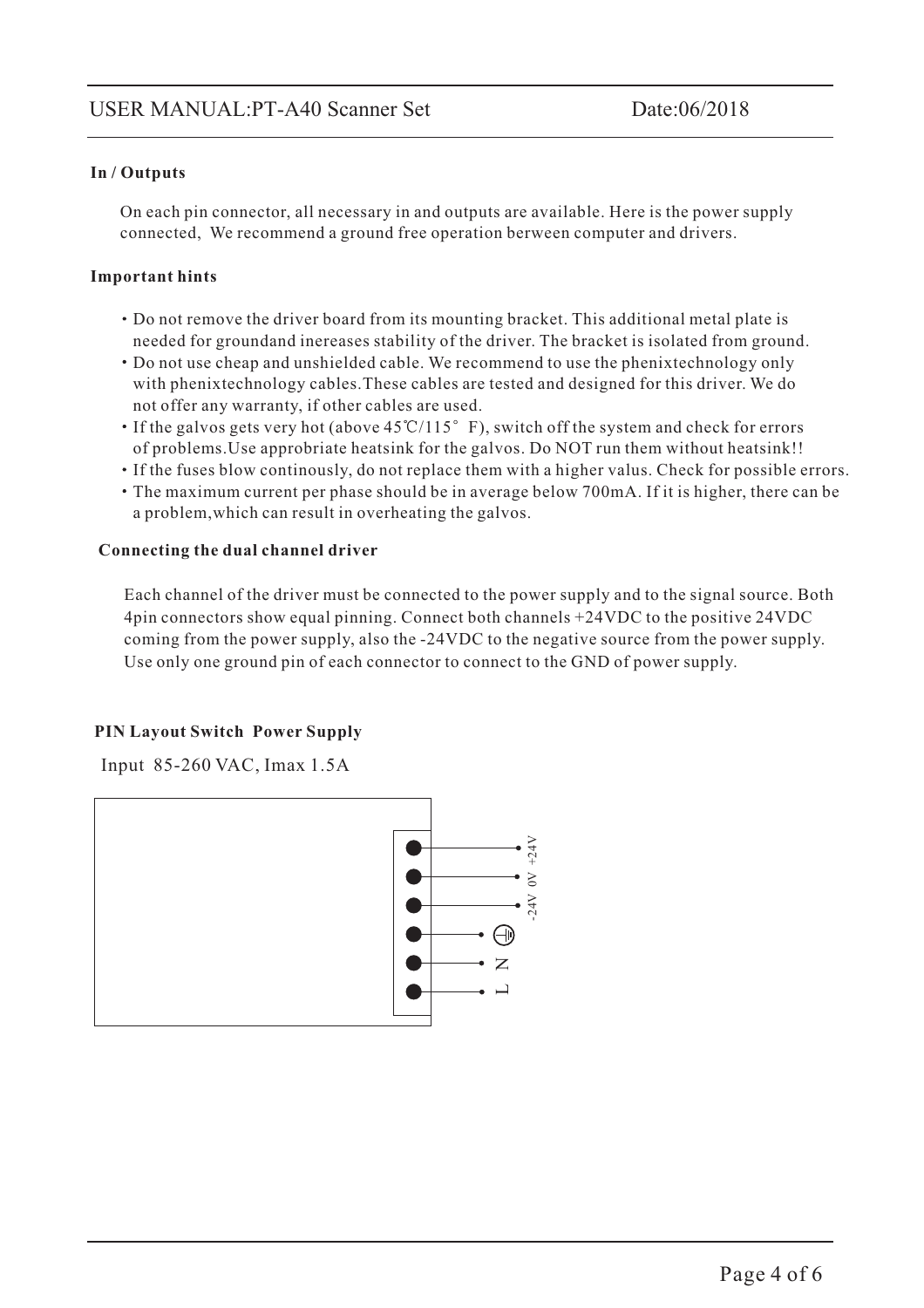

#### **Legend:**

Offset: Electrical offset of the driver, not the galvo! Is adjusted in factory.

HFD: HighFrequency Damping. Corrects undershoots

LFD: LowFrequency Damping Corrects overshoots.

Servo: Servo-Gain. Power of the feedback signal for the internal PID controller.

Size: Increases or decreases input sensitivity of the complete driver. Does not change driver

settings.

Position Scale:factory Setting.

Lineartity:factory Setting.